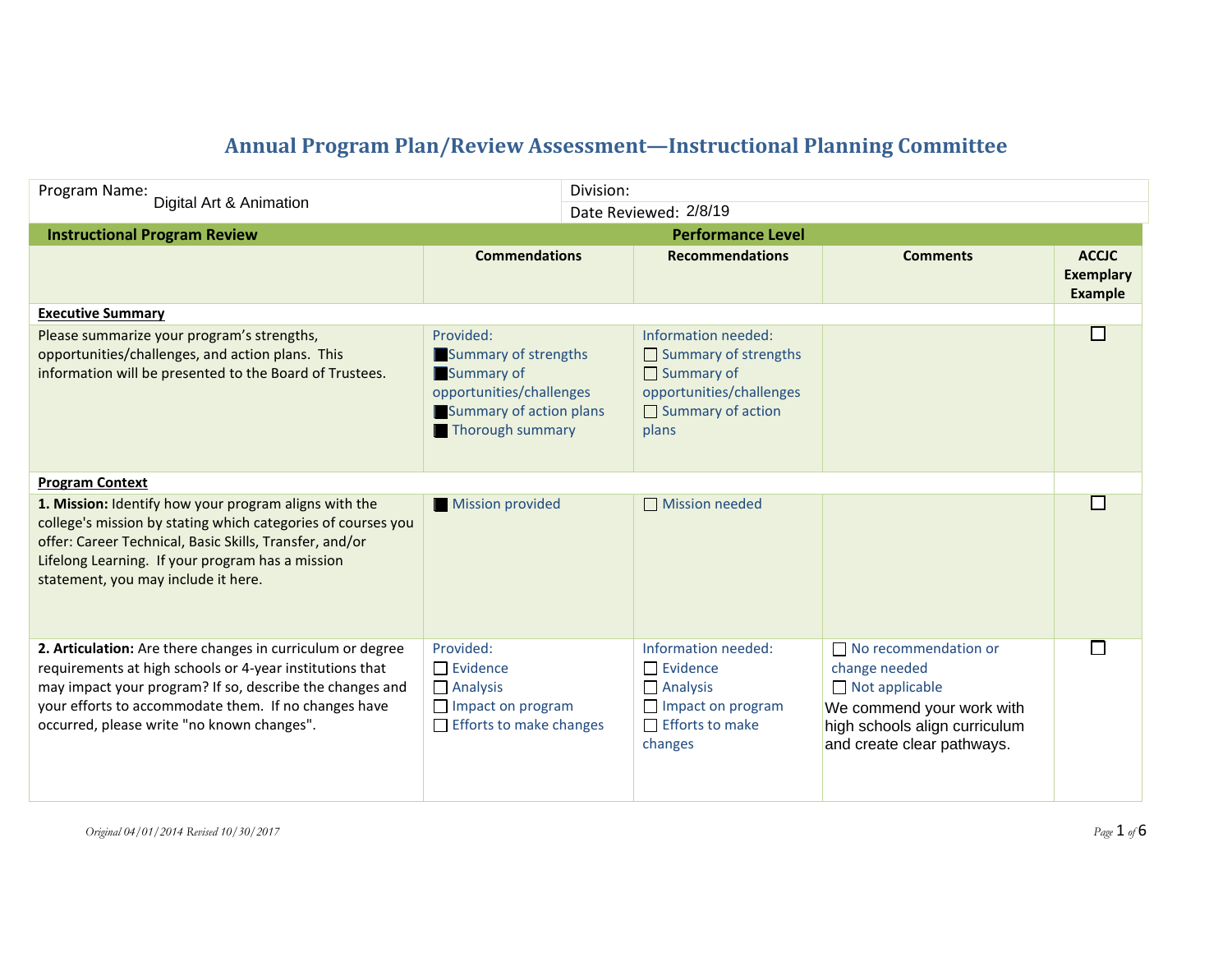| $\mathsf{L}$<br>$\Box$ No recommendation or<br>3. Community and Labor Needs: Are there changes in<br>Provided description of:<br>Information needed:<br>Community needs<br>community needs, employment needs, technology,<br>Community needs<br>change needed<br><b>Employment needs</b><br>$\Box$ Employment needs<br>licensing, or accreditation that may affect your program? If<br>$\Box$ Not applicable<br>so, describe these changes and your efforts to<br>Technology needs<br>$\Box$ Technology needs<br>accommodate them. If no changes have occurred, please<br>$\blacksquare$ Licensing<br>$\Box$ Licensing<br>write "no known changes". CTE programs: identify the<br>$\Box$ Accreditation<br>$\Box$ Accreditation<br>dates of your most recent advisory group meeting and<br>Impact on program<br>$\Box$ Impact on program |                                                         |  |  |
|-----------------------------------------------------------------------------------------------------------------------------------------------------------------------------------------------------------------------------------------------------------------------------------------------------------------------------------------------------------------------------------------------------------------------------------------------------------------------------------------------------------------------------------------------------------------------------------------------------------------------------------------------------------------------------------------------------------------------------------------------------------------------------------------------------------------------------------------|---------------------------------------------------------|--|--|
| program.                                                                                                                                                                                                                                                                                                                                                                                                                                                                                                                                                                                                                                                                                                                                                                                                                                | describe your advisory group's recommendations for your |  |  |

| <b>Instructional Program Review</b>                                                                                                                                                               | <b>Performance Level</b>                                               |                                                                                                |                                                                       |                                                    |
|---------------------------------------------------------------------------------------------------------------------------------------------------------------------------------------------------|------------------------------------------------------------------------|------------------------------------------------------------------------------------------------|-----------------------------------------------------------------------|----------------------------------------------------|
|                                                                                                                                                                                                   | <b>Commendations</b>                                                   | <b>Recommendations</b>                                                                         | <b>Comments</b>                                                       | <b>ACCJC</b><br><b>Exemplary</b><br><b>Example</b> |
| <b>Looking Back</b>                                                                                                                                                                               |                                                                        |                                                                                                |                                                                       |                                                    |
| 4. Curricular Changes: List any significant changes that<br>have occurred in your program's curricular offerings,<br>scheduling, or mode of delivery. Explain the rationale for<br>these changes. | Provided:<br>List of changes that<br>occurred<br>Rationale for changes | Information needed:<br>$\Box$ List of changes that<br>occurred<br>$\Box$ Rationale for changes | $\Box$ No recommendation or<br>change needed<br>$\Box$ Not applicable | П                                                  |
| 5A. Progress Report-IPC Feedback: Provide your<br>responses to all recommendations received in your last<br>program review cycle.                                                                 | Provided:<br>Response to all<br>recommendations                        | Information needed:<br>$\Box$ Further description of<br>some or all<br>recommendations         | $\Box$ No recommendation or<br>change needed<br>$\Box$ Not applicable | $\Box$                                             |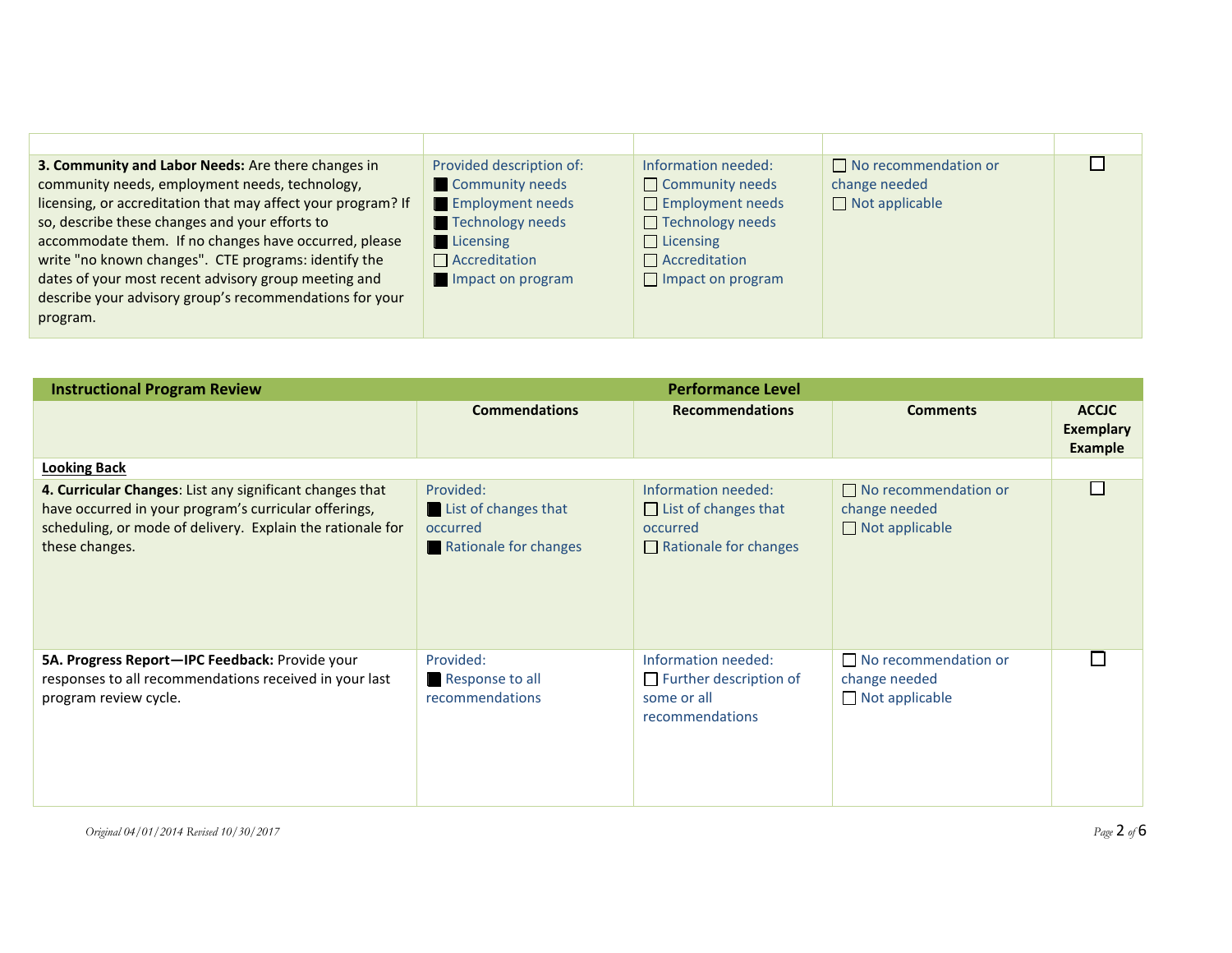| 5B. Progress Report-Prior Action Plans: Provide a<br>summary of the progress you have made on the strategic<br>action plans identified in your last program review.                                                                                                                                                                                                                                                        | Provided:<br>Summary of progress                                                                                                                               | Information needed:<br>Further description of<br>summary of progress                                                                                                                 | $\Box$ No recommendation or<br>change needed<br>$\Box$ Not applicable |  |
|----------------------------------------------------------------------------------------------------------------------------------------------------------------------------------------------------------------------------------------------------------------------------------------------------------------------------------------------------------------------------------------------------------------------------|----------------------------------------------------------------------------------------------------------------------------------------------------------------|--------------------------------------------------------------------------------------------------------------------------------------------------------------------------------------|-----------------------------------------------------------------------|--|
| 6A. Impact of Resource Applications: Describe the<br>impact to-date that new resources (equipment, facilities,<br>research) requested in prior years' program reviews have<br>had on your program. If measurable impacts on student<br>success have been observed, be sure to describe these<br>and include any documentation/evidence. If no resources<br>have been recently requested, please write "not<br>applicable". | Provided:<br>Thorough description of<br>new resources' impact on<br>program<br>Thorough description of<br>impact on students<br><b>Efforts to make changes</b> | Information needed:<br>$\Box$ Further description of<br>new resources' impact on<br>program<br>$\Box$ Further description of<br>impact on students<br>$\Box$ Efforts to make changes | Not Applicable                                                        |  |
| 6B. Impact of Staffing Changes: Describe the impact on<br>your program of any changes in staffing levels (for<br>example, the addition, loss or reassignment of<br>faculty/staff). If no changes have occurred, please write<br>"not applicable".                                                                                                                                                                          | Provided:<br>Thorough description of<br>staffing changes' impact on<br>program                                                                                 | Information needed:<br>$\Box$ Further description of<br>staffing changes' impact on<br>program                                                                                       | Not Applicable                                                        |  |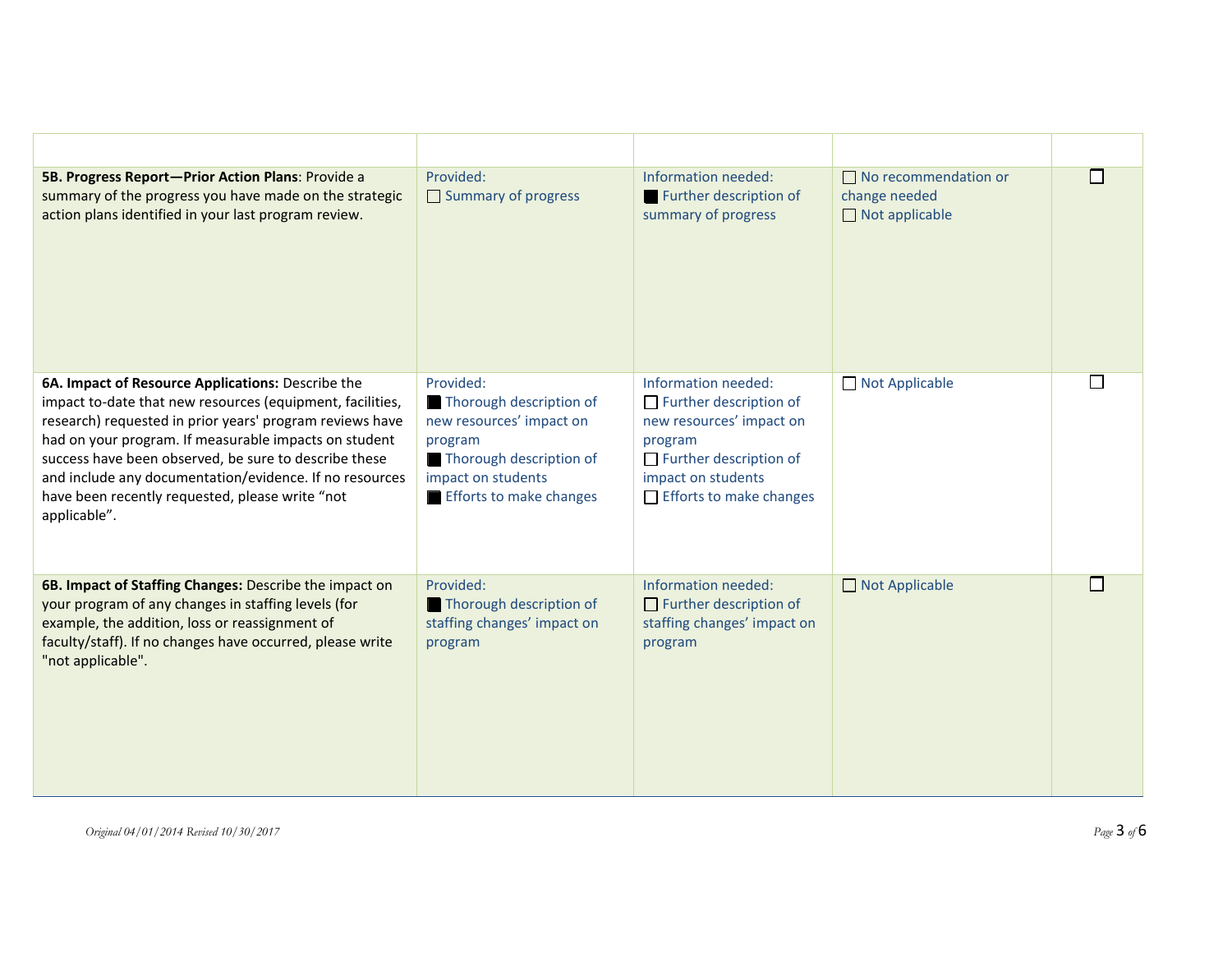| <b>Instructional Program Review</b>                                                                                                                                                                                                                                                                                                                                                                                                                                                                                                                | <b>Performance Level</b>                                                                                                                                                                                              |                                                                                                                                                                                                                                                       |                                                                                                                                                            |                                                    |
|----------------------------------------------------------------------------------------------------------------------------------------------------------------------------------------------------------------------------------------------------------------------------------------------------------------------------------------------------------------------------------------------------------------------------------------------------------------------------------------------------------------------------------------------------|-----------------------------------------------------------------------------------------------------------------------------------------------------------------------------------------------------------------------|-------------------------------------------------------------------------------------------------------------------------------------------------------------------------------------------------------------------------------------------------------|------------------------------------------------------------------------------------------------------------------------------------------------------------|----------------------------------------------------|
|                                                                                                                                                                                                                                                                                                                                                                                                                                                                                                                                                    | <b>Commendations</b>                                                                                                                                                                                                  | <b>Recommendations</b>                                                                                                                                                                                                                                | <b>Comments</b>                                                                                                                                            | <b>ACCJC</b><br><b>Exemplary</b><br><b>Example</b> |
| <b>Current State of the Program</b>                                                                                                                                                                                                                                                                                                                                                                                                                                                                                                                |                                                                                                                                                                                                                       |                                                                                                                                                                                                                                                       |                                                                                                                                                            |                                                    |
| 7. Enrollment Trends: Use the Productivity data packet to<br>examine your enrollments (headcount, FTES, Load) and<br>pattern of course offerings (Productivity by Courses by<br>Semester). How have your enrollments changed? What<br>changes could be implemented, including changes to<br>course scheduling (times/days/duration/delivery<br>mode/number of sections), marketing, and articulation of<br>pathways that might improve these trends? NOTE: If<br>other sources of data are used, please upload these<br>documents or provide URLs. | Provided:<br>Thorough description of<br>trends in all identified areas<br>Quantitative evidence from<br>data packets<br>Changes that could be<br>implemented                                                          | Information needed:<br>$\Box$ Further description of<br>trends in some or all<br>identified areas<br>$\Box$ Quantitative evidence<br>from data packets<br>$\Box$ Changes that could be<br>implemented                                                 | $\Box$ No recommendation or<br>change needed                                                                                                               | $\Box$                                             |
| 8A. Access & Completion: One of the goals of the<br>College's Student Equity plan is to close the performance<br>gaps for disproportionately impacted students. The<br>Equity Supplement data packet indicates which groups<br>are experiencing disproportionate impact in your<br>program. Which gaps are most important for improving<br>outcomes in your program? How can the college help you<br>address these gaps? What changes could be made?                                                                                               | Identified:<br>Thorough description of the<br>disproportionate impacts in all<br>identified areas<br><b>Gaps that are most</b><br>important for improving<br>program outcomes<br>Changes that could be<br>implemented | Information needed:<br>$\Box$ Further description of<br>the disproportionate<br>impacts in some or all<br>identified areas<br>$\Box$ Gaps that are most<br>important for improving<br>program outcomes<br>$\Box$ Changes that could be<br>implemented | $\Box$ No recommendation or<br>change needed<br>$\Box$ Not applicable<br>Strong analysis. We<br>appreciate how you prioritize<br>student scheduling needs. | $\Box$                                             |
| 8B. Completion - Success Online: The college has a goal<br>of improving success in online courses. Examine the<br>"Course Success and Retention by DE vs Non DE" data<br>table in the Effectiveness: Success and Retention data<br>packet. What significant gaps do you see in success<br>between online/hybrid and non-online courses? What<br>changes could be made to reduce these gaps? If your<br>program does not offer online/hybrid courses, please<br>write "not applicable".                                                             | Provided:<br>Description of differences in<br>success between online/hybrid<br>and non-online courses<br>Changes that could be<br>implemented                                                                         | Information needed:<br>$\Box$ Description of<br>differences in success<br>between online/hybrid and<br>non-online courses<br>$\Box$ Changes that could be<br>implemented                                                                              | $\Box$ Not applicable                                                                                                                                      | $\Box$                                             |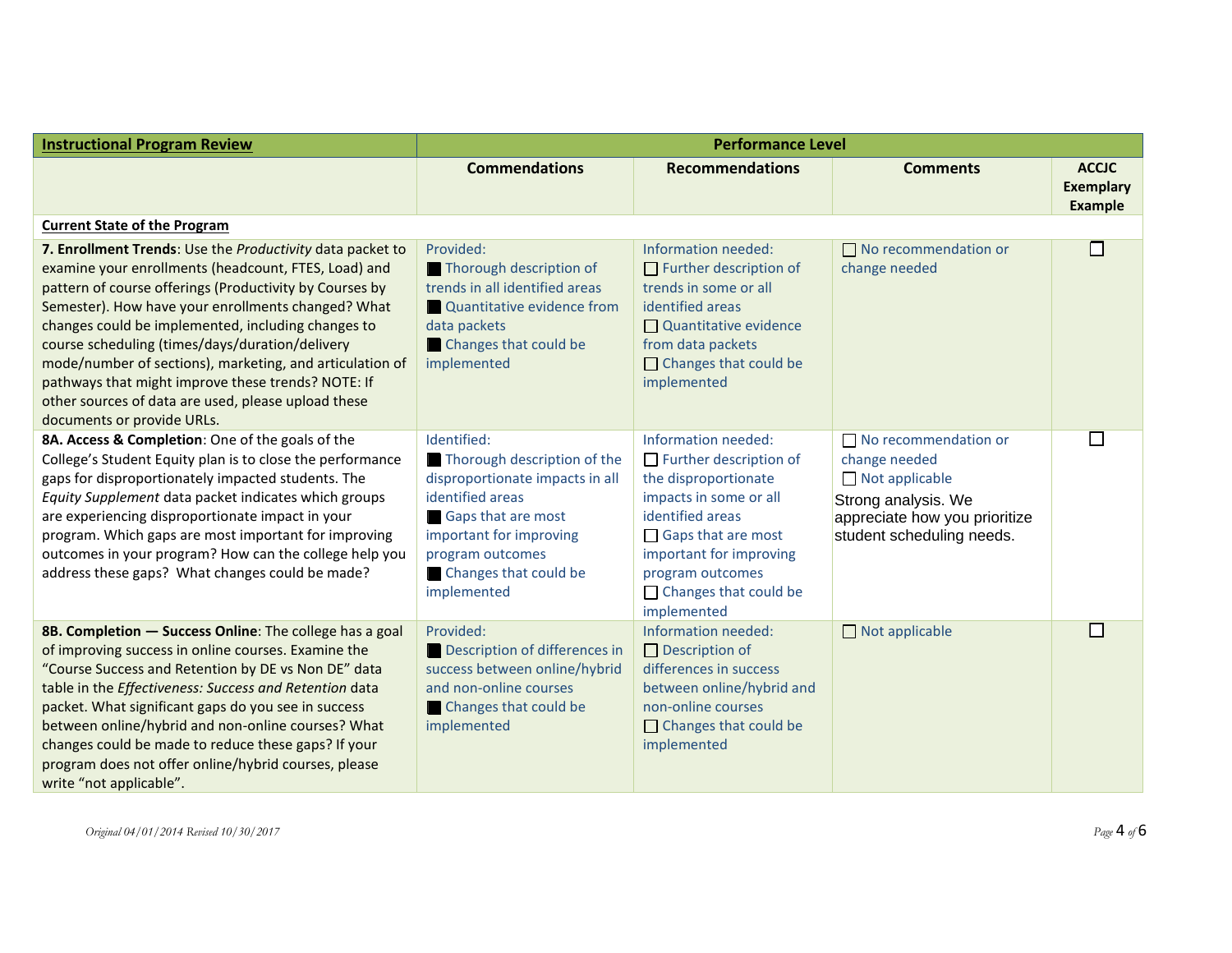| <b>Instructional Program Review</b>                                                                                                                                                                                                                              | <b>Performance Level</b>                                                                                                                                                             |                                                                                                                                                                                                           |                                             |                                                    |
|------------------------------------------------------------------------------------------------------------------------------------------------------------------------------------------------------------------------------------------------------------------|--------------------------------------------------------------------------------------------------------------------------------------------------------------------------------------|-----------------------------------------------------------------------------------------------------------------------------------------------------------------------------------------------------------|---------------------------------------------|----------------------------------------------------|
|                                                                                                                                                                                                                                                                  | <b>Commendations</b>                                                                                                                                                                 | <b>Recommendations</b>                                                                                                                                                                                    | <b>Comments</b>                             | <b>ACCJC</b><br><b>Exemplary</b><br><b>Example</b> |
| 9A. SLO Assessment-Compliance: Are all active<br>courses being systematically assessed over a 3-year<br>cycle? Describe the coordination of SLO assessment<br>across sections and over time.                                                                     | Provided:<br>Evidence that all active<br>courses are systematically<br>assessed over a 3-year cycle.<br>$\Box$ Coordination of<br>assessment across sections<br>and time is thorough | Information needed:<br>$\Box$ Evidence that all active<br>courses are being<br>systematically assessed<br>over a 3-year cycle.<br>$\Box$ Further description of<br>assessment across sections<br>and time |                                             | l I                                                |
| 9B. SLO Assessment - Impact: Summarize the dialogue<br>that has resulted from these course SLO assessments.<br>What specific strategies have you implemented, or plan<br>to implement, based upon the results of your SLO<br>assessment? Cite specific examples. | Provided:<br>Summary dialogue<br>Strategies<br>implemented/plan to<br>implement<br>Specific examples                                                                                 | Information needed:<br>$\Box$ Summary dialogue<br>$\Box$ Strategies<br>implemented/plan to<br>implement<br>$\Box$ Specific examples                                                                       | This is a model description and<br>analysis | П                                                  |
| 10. PLO Assessment-Plan: Describe your program's<br>Program Learning Outcomes assessment plan.<br>Summarize the major findings of your PLO assessments.<br>What are some improvements that have been, or can be,<br>implemented as a result of PLO assessment?   | Provided:<br><b>Evidence of assessment</b><br>plan<br>Description of assessment<br>plan is thorough                                                                                  | Information needed:<br>$\Box$ Evidence of assessment<br>plan<br>$\Box$ Further description of<br>assessment plan                                                                                          |                                             | П                                                  |